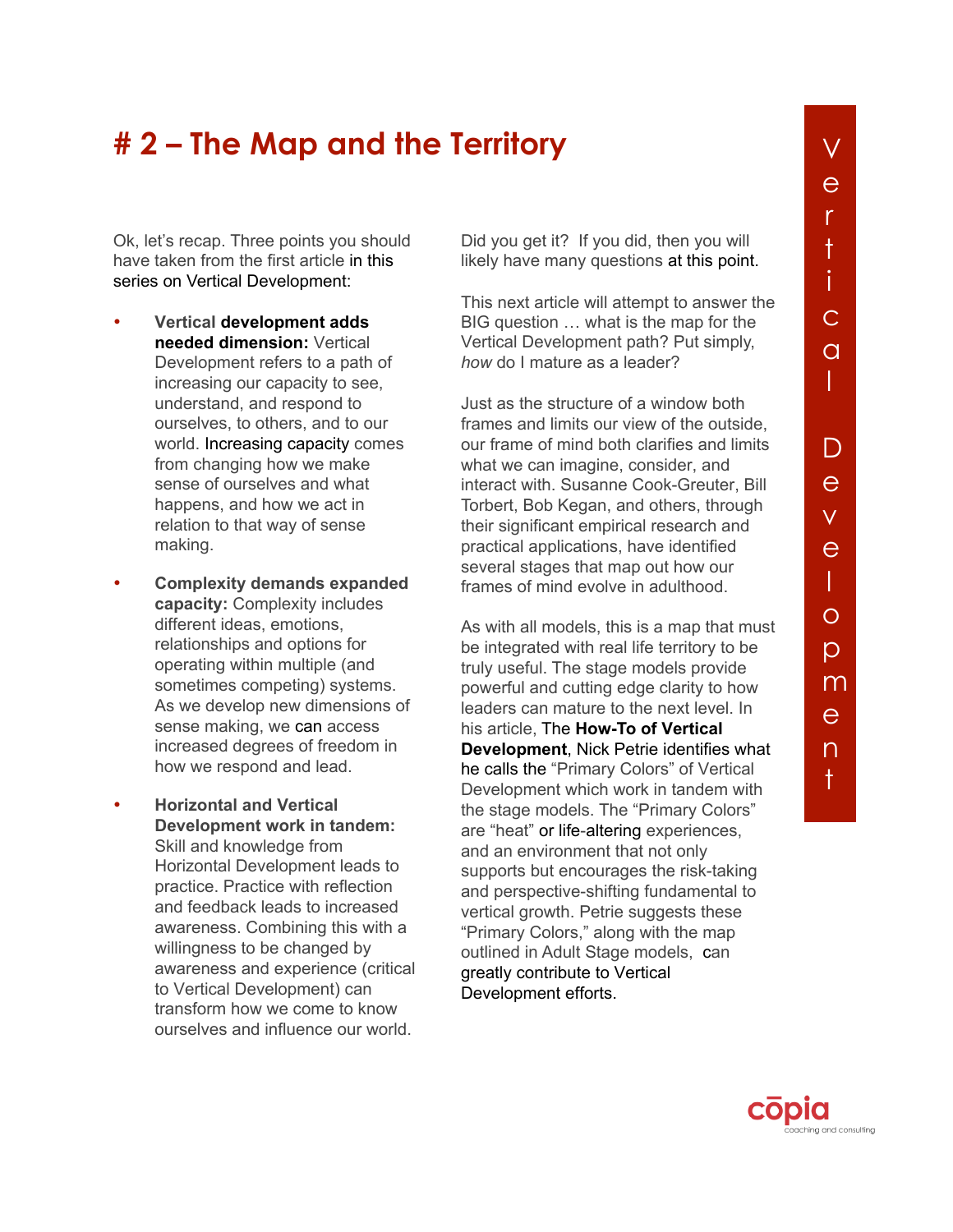## Stages of Vertical Development

| Stage<br>Number | Kegan                        | Cook-<br>Greuter             | Rooke &<br><b>Torbert</b> | Percentage<br>of Adult<br>Population |
|-----------------|------------------------------|------------------------------|---------------------------|--------------------------------------|
|                 | <b>Form of Mind</b>          | <b>Sense Making</b>          | <b>Action Logic</b>       |                                      |
| 2/3             | Socialized<br>(3)            | Opportunist                  | Opportunist               | 4%                                   |
| 3               |                              | Conformist                   | Diplomat                  | 11%                                  |
| 3/4             | Self-<br>Authoring (4)       | Expert                       | Expert                    | 37%                                  |
| $\overline{4}$  |                              | Achiever                     | Achiever                  | 30%                                  |
| 4/5             | Self-<br>Transforming<br>(5) | Individualist/<br>Pluralist  | Re-defining/<br>Catalyst  | 11%                                  |
| 5               |                              | Strategist                   | Strategist                | 5%                                   |
| 5/6             |                              | Magician/<br>Construct-Aware | Alchemist                 | 2%                                   |
| 6               |                              | Unitive                      | <b>Ironist</b>            | $1\%$                                |

Figure 1: Stages of Vertical Development

Figure 1 provides an overview of the three commonly used Adult Stage models.

Though the stage names vary, the models share the following:

- A stage is based on one's "center of gravity" or how one tends to make sense.
- Each stage includes and transcends the sense making and behaviors of earlier stages.
- Higher or "later" is not better; there are pluses and minuses with each stage.
- As stages advance so does the capacity for handling complexity, nuance, and difference in thought, emotions, and relationships.
- We are all limited by what we can see and experience from our own stage-defined worldview.

n  $^+$ 



Figure 1 adapted fro[m Rooke & Torbert](https://prezi.com/ukk41hrvt1rp/7-transformations-of-leadership-rooke-and-torbert/) and from Ego [Development: Nine Levels of Increasing Embrace.](http://www.cook-greuter.com/Cook-Greuter%209%20levels%20paper%20new%201.1)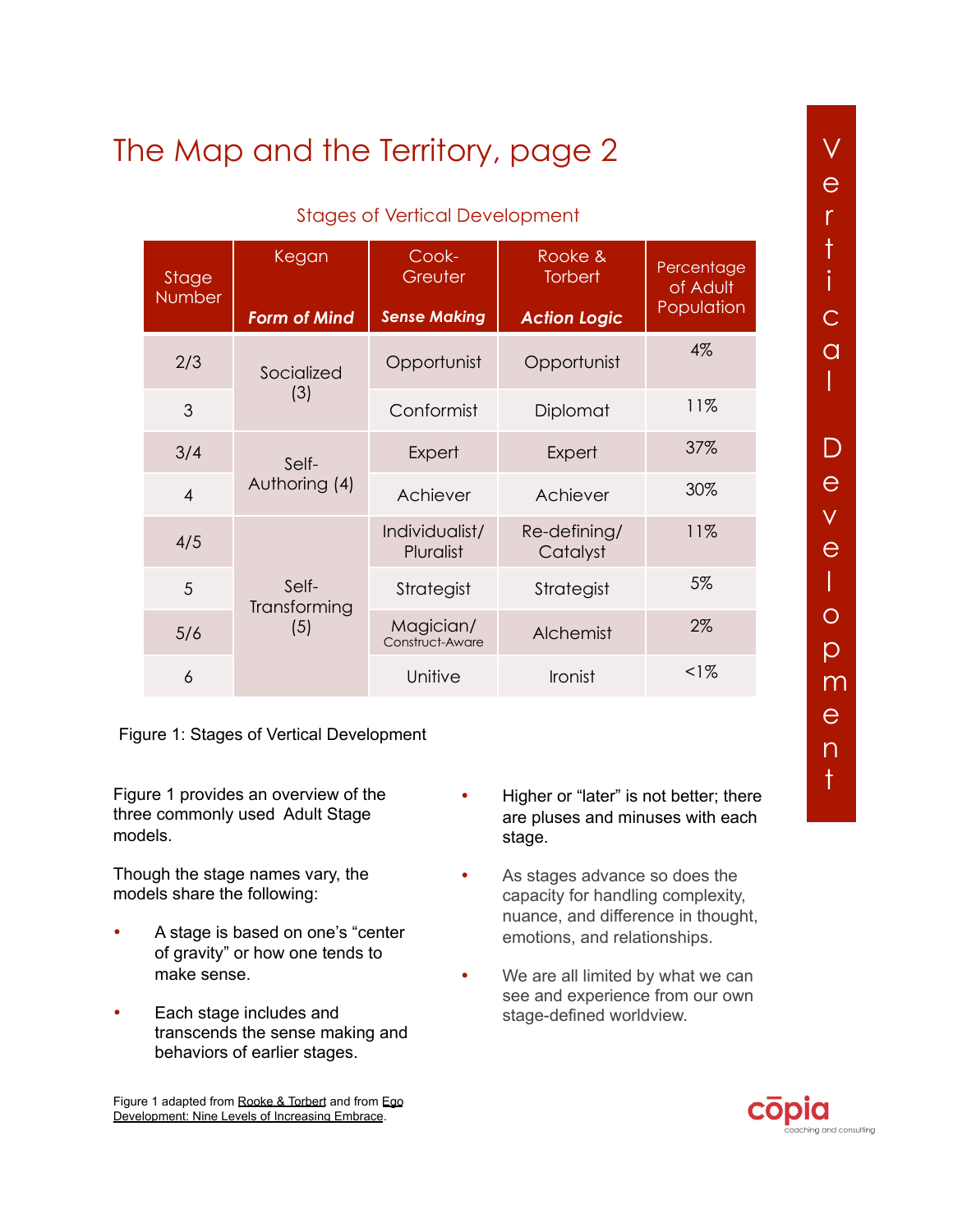Think of what happens when you move to a new town. With the onset of relocation, you collect information about the neighbors, referrals for doctors, handymen and lawn care, car pools, grocery stores, different routes to work, and of course—the most essential–-the nearest Starbucks.

This input leads to patterns of behavior and interaction with the environment, resulting in specific and most likely new connections and focus, shaping your day-to-day choices and actions, and eventually making your new town start to feel like home.

The process of transformational growth progresses in much the same way. It involves differentiation and integration. Differentiation and integration is a process by which we see, experience, and understand things, and then incorporate that information into our day-to- day capacity as we see, experience, understand, and consequently interact with the world. New ways of interacting with the world have the potential to change what we get back through our actions, as well as our structure of interpretation and sense making, which includes how we see ourselves, others, and the world.



Image courtesy of Keerati at FreeDigitalPhotos.net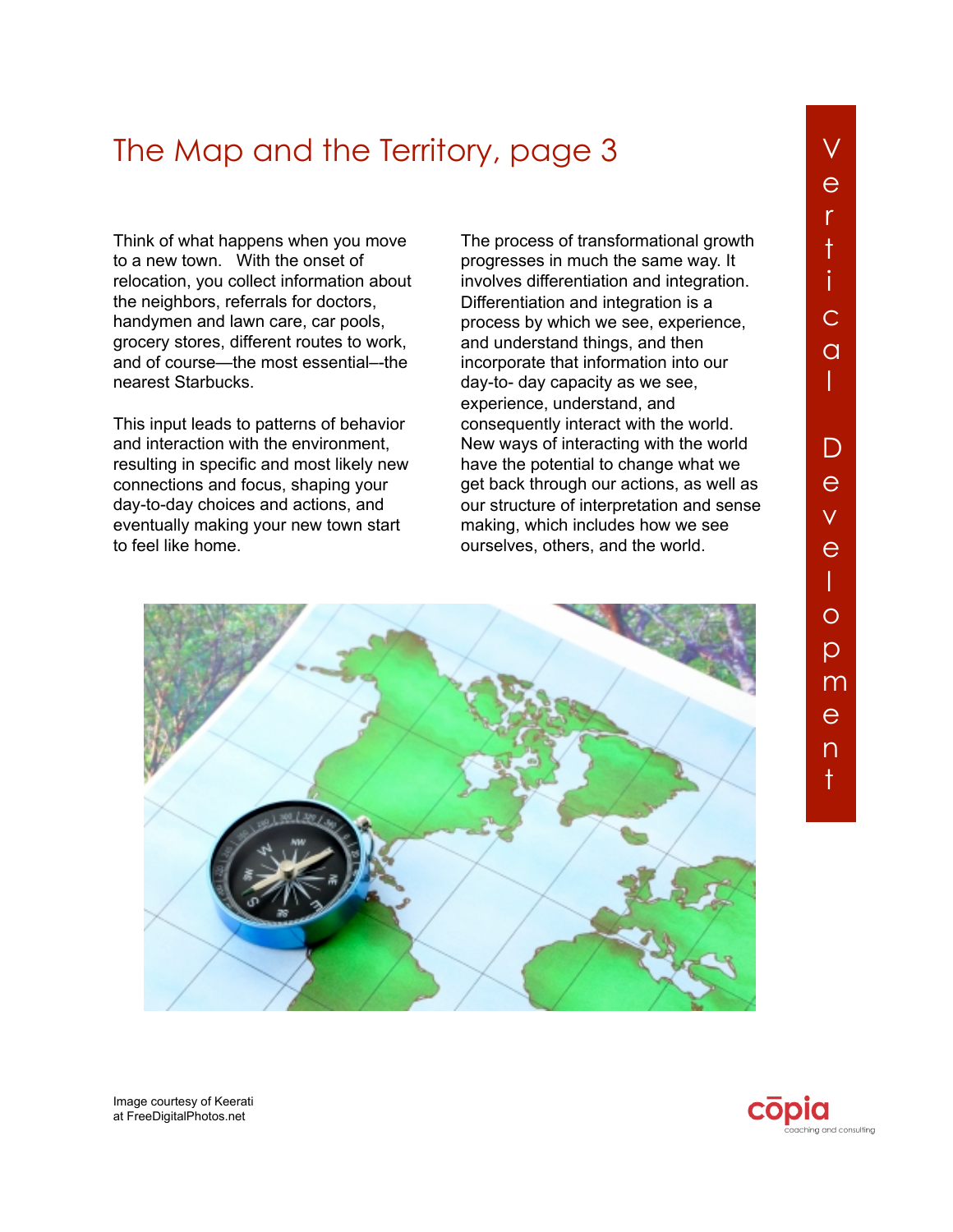The rest of this article focuses on the stages as defined by Cook-Greuter and Rooke and Torbert, focusing on those stages most commonly seen in leadership roles. For more on Kegan's [work, check out Jennifer Garvey-](http://www.amazon.com/Changing-Job-Developing-Leaders-Complex/dp/0804786968)Berger's book *Changing on the Job.*

## **Diplomat**

**Characteristics**:

- **Pleasant**
- $\blacksquare$  Identify with the group
- Not a clear independent self
- **Prefer not to stand out as** different

### **Form of thinking**:

- $\blacksquare$  Easily understand the tangible, concrete, obvious, external presentation, and cliché
- Feel things are good if accepted by others

### **What they can't see**:

- **Internal experience, feelings,** and shadow
- Cannot easily put self in the place of others
- Dependent on others for selfdefinition so not aware of authentic self

### **Coaching opportunity**:

Support Diplomats to become aware

of their own emotions, ideas, and contribution.

## **Expert**

### **Characteristics**:

- Can see self as separate from rather than subjected to group's perception of them
- **Increased focus on individual** differences, specialties and contribution, and desire to stand out as competent in own way

### **Form of thinking**:

- Tend toward the pragmatic and clear, concrete distinctions created by words such as 'should,' 'ought to,' 'yes, but,' 'right and wrong'
- Strive towards the right answer and, in that sense, tend to assign either blame or victory to one individual

### **What they can't see**:

- Shades of gray and interdependencies that contribute to success or system failure
- Inner experience and shadow
- Validity of others' points of view and feelings
- Human dimension of work and importance of relationships to effectiveness
- $\blacksquare$  The big picture



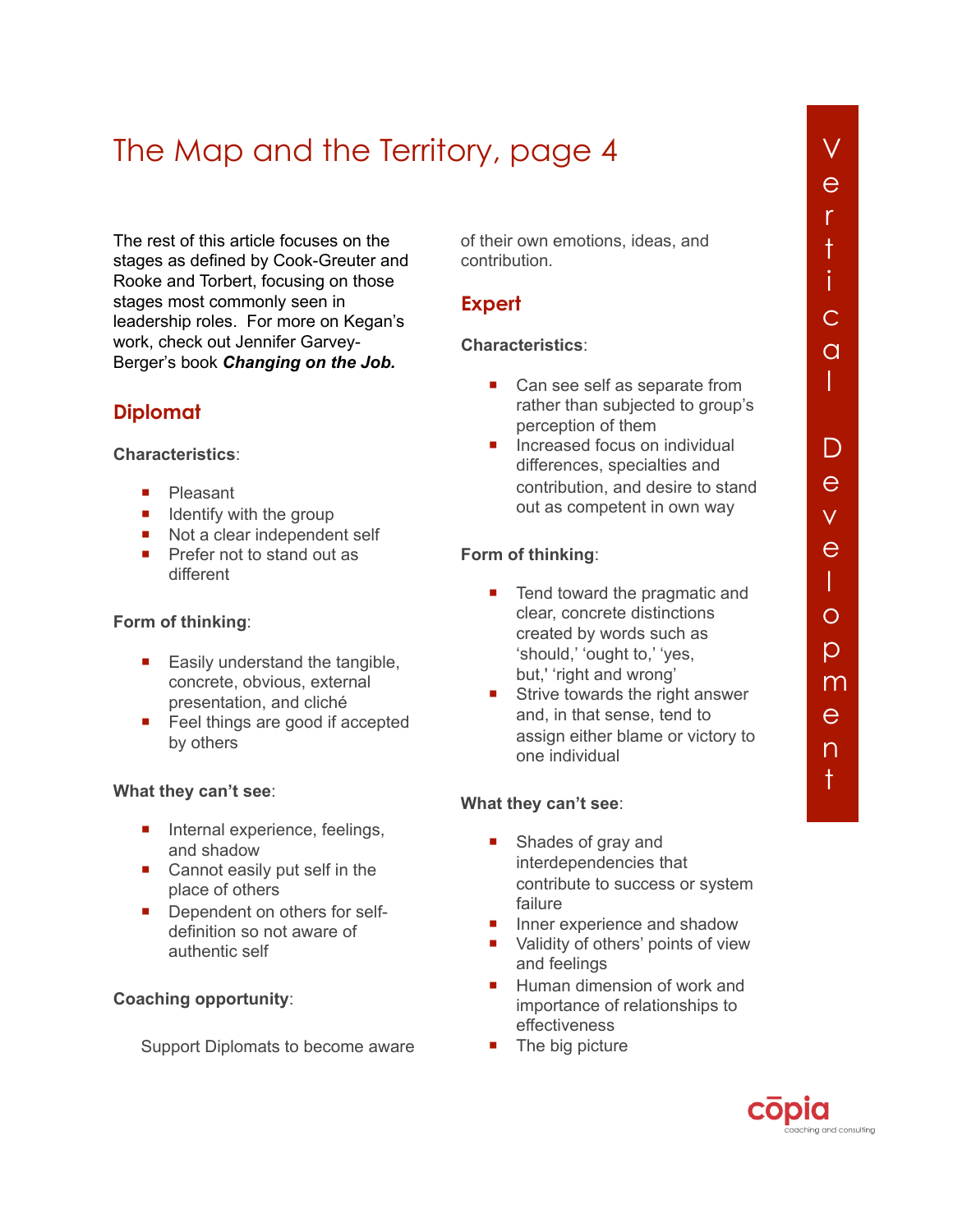### **Coaching opportunity**:

Build confidence in Experts' particular expertise and areas of specialization. Support them to elicit, receive, and implement feedback. Encourage reflection on their impact and effectiveness in addition to accuracy and correctness. Support them to recognize their own emotions and the emotions of others; emotional intelligence models and competencies are a good focus here, especially listening.

## **Achiever**

#### **Characteristics**:

- **Busy and often overwhelmed** with all they want to accomplish
- Balance is a common concern
- Can be highly self-critical and driven
- "Goals," "values," "purpose" are commonly used words

#### **Form of thinking**:

- Highly value self-efficacy and agency
- Structure of interpretation is often shaped by scientific thinking, truth seeking, and selfdefined pictures of success

#### **What they can't see**:

- $\blacksquare$  That not everything can be controlled or self-determined
- The constructed nature of goals. values, and reality

#### **Coaching opportunity**:

Support Achievers to explore the distinction between achievement and fulfillment. Explore the impact of their actions on others and the dynamics between tasks, goals, and relationships. Support them in cultivating balance in their work and lives by clarifying and centering around what is most important.

## **Individualist-Pluralist**

#### **Characteristics**:

- Can seem lost, adrift, and not directed despite achievement and goal attainment
- Increased focus on questioning of the "why" underneath their choices and actions
- Contemplative and questioning

#### **Form of thinking**:

- Less interest and dependence on scientific certainty and judgment
- **EXECUTE:** Curiosity about the inner experience as well as subjective and alternative perspectives



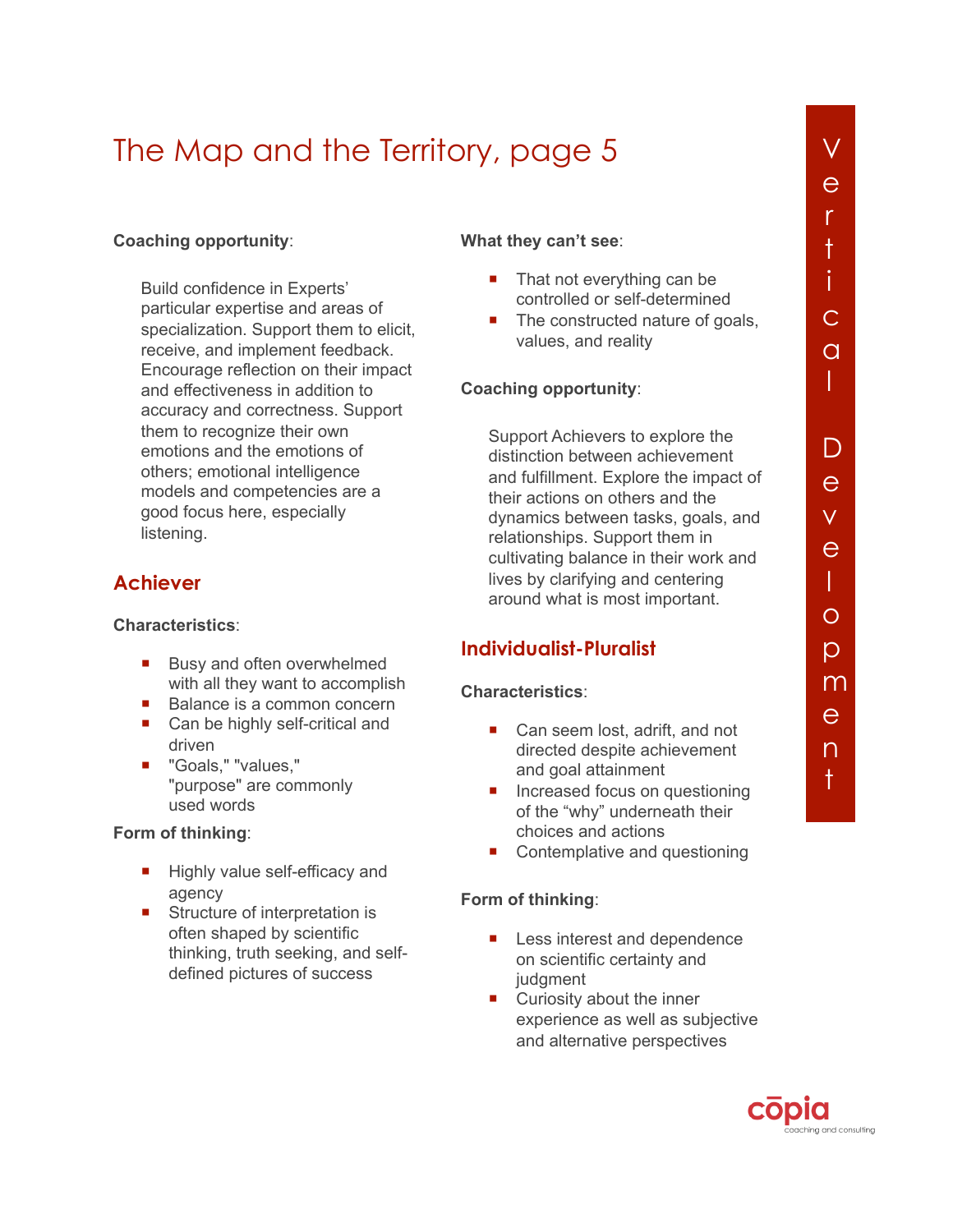- Can see systemic elements, impact, and implications, including shadow and own contribution to situations
- Relativistic worldview becomes predominant, as in "it depends…"

#### **What they can't see**:

- $\blacksquare$  How a relativistic view is also just another perspective and comes with its own set of elements, impact, and implications
- Can be adverse to choice

#### **Coaching opportunity**:

Support Individualist-Pluralists in exploring and being in the present. Help them to identify and challenge long-held assumptions about themselves, others, and the world. And, as the hold on those assumptions loosens, create new narratives that better fit with who they are becoming. Help them establish support in their life for their evolving sense of being and new choices. Encourage contemplative practices that build in opportunities to connect with both their inner purpose and the larger context or spiritual awareness.

## **Strategist**

#### **Characteristics**:

- Able to own and integrate disparate elements of own awareness and actions, including shadow
- Not easily "grabbed" by their own emotions or conflict with others
- Able to not only see but work with different perspectives
- Come across as competent, reasonable, and sometimes even cold or distant
- Can be in ambiguity and hold paradox

#### **Form of thinking**:

- Recognize that story and narrative are continuously changeable and that they have the power to shift the narrative when needed
- Think in systems and in terms of how one thing affects another
- Can consider both the big picture and the pragmatic elements

#### **What they can't see**:

- $\blacksquare$  How ego is also a construct
- **Limitations of striving for self**actualization and understanding others

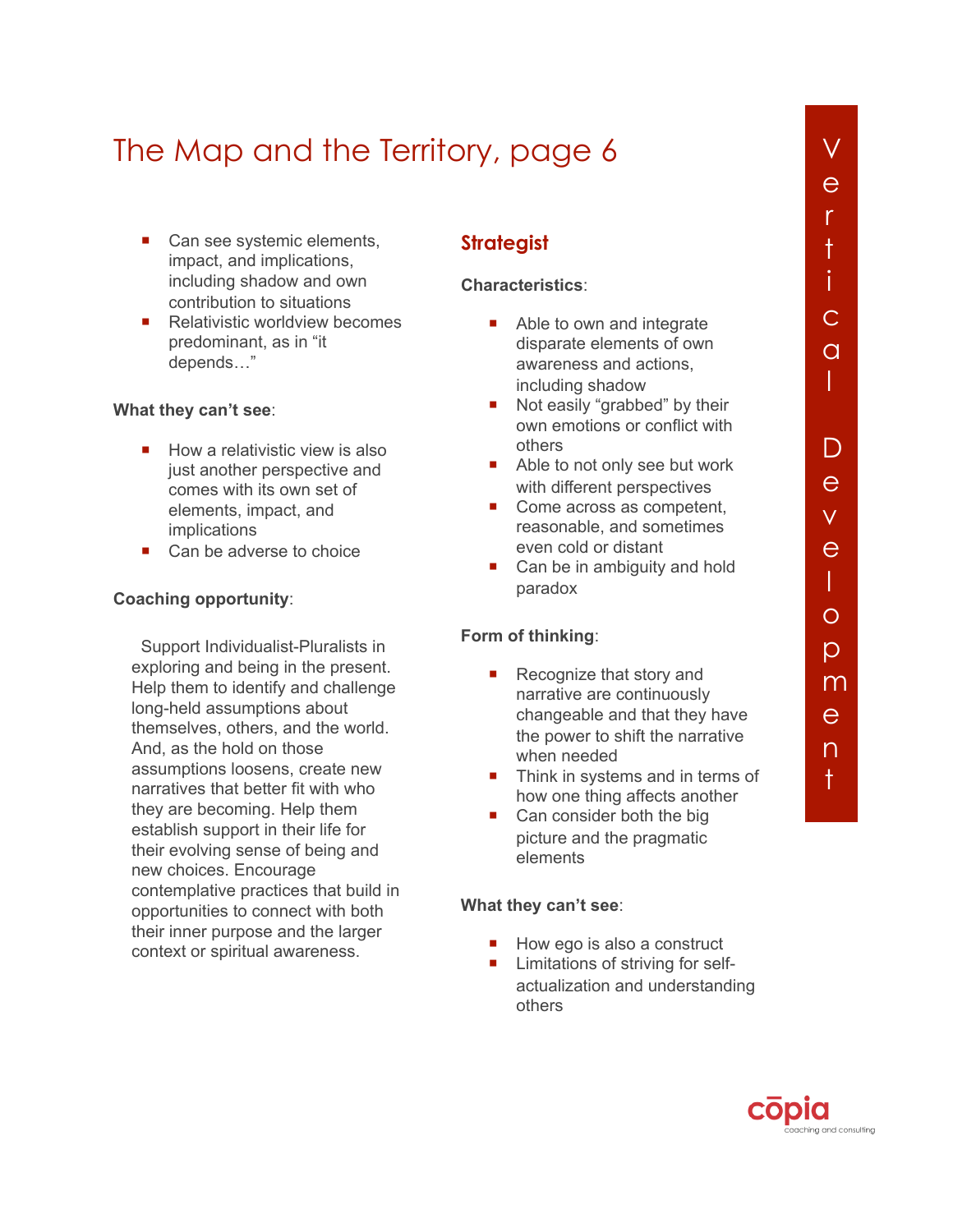■ There is an inherent aloneness at the Strategist stage that can come through in a subtle, barely acknowledged need for selfaffirmation

#### **Coaching opportunity**:

Support Strategists in clarifying and defining interdependencies and how that awareness contributes to the greater good. Help them find language to describe what they see from the balcony and how that translates into pragmatic action and relationships. Encourage them to find others they can relate to. Support contemplative practices and maintenance of space to be, appreciate what is, and attune to intuition and subtle experience. Work with them to build capacity to observe their own meaning making/ narratives in real time.

### **Magician/Alchemist**

#### **Characteristics**:

- Can see how ego focus can also limit development
- Development seen as a construct
- Feel alone often
- **Hold experience lightly while** also deeply in it
- $\blacksquare$  Have capacity to live with paradox and uncertainty and see them as the way things are

**Authenticity that comes through** in easy presence

#### **Form of thinking**:

- Think beyond the here and now to beyond own lifetime to include global, historic, and future perspectives
- Aware of limitations of language
- Aware of non-duality of nature and their own separation from it

#### **What they can't see**:

- Attachment to the idea of nonattachment
- How desire to be released of their own ego is a trap in and of itself
- Staying grounded in reality (or the constructed reality of the moment) can be an effort

#### **Coaching opportunity**:

Support Magicians/Alchemists in accepting the aloneness they feel and in finding ways to connect with others that are satisfying. Explore means of creative expression that connect with inner and bigger picture experiences and to be with their own waves of thought, emotion, and experiences. Support them to build structure that keeps them grounded in reality.

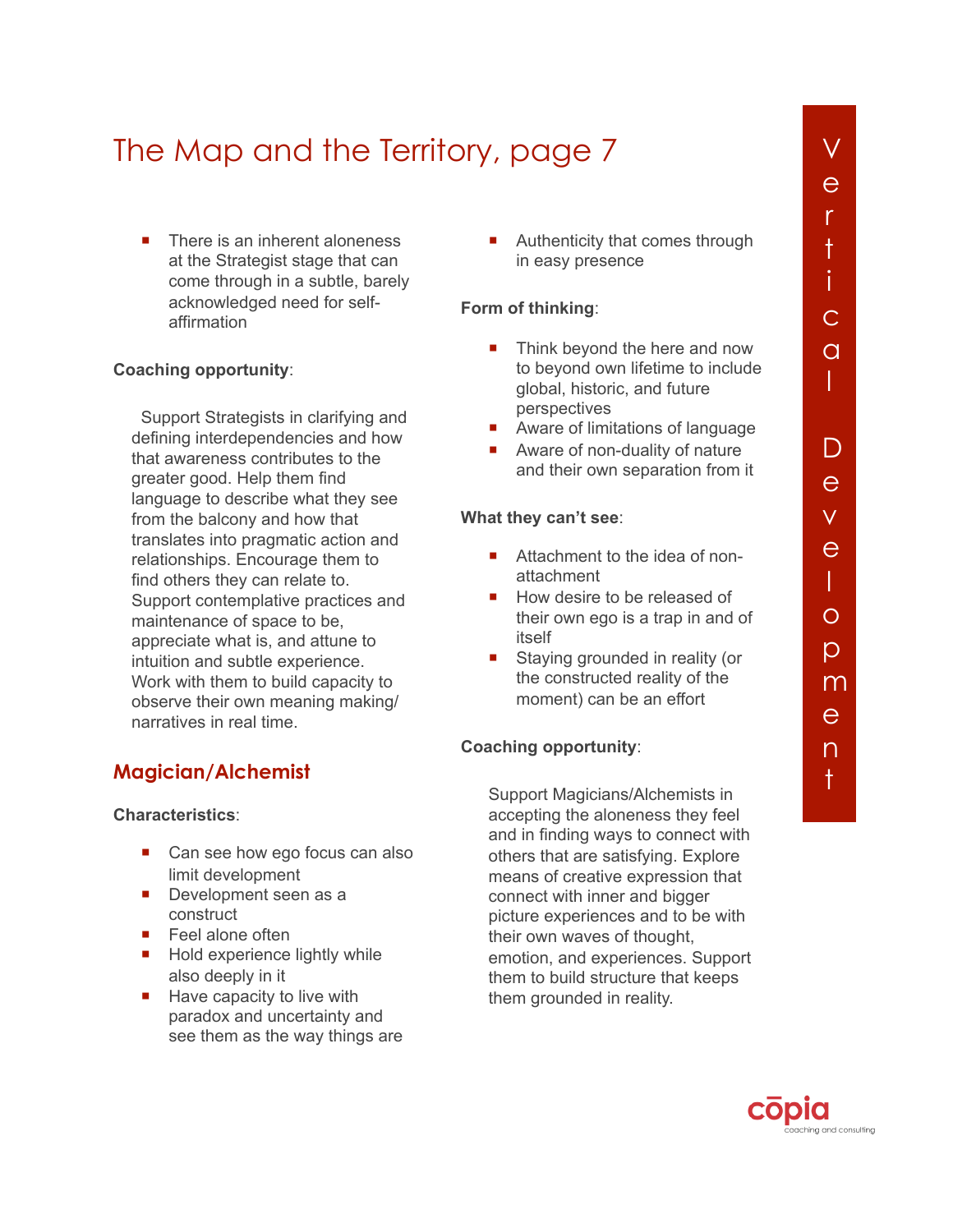## **Unitive**

#### **Characteristics**:

- **Accepting and unassuming** presence
- There is a sense of interconnectedness and oneness with all beings that is at once calming to be around and inspirationally affirming
- Able to witness and be in flow of experience
- Can also seem chaotic and not able to fit in easily in the day-today

### **Form of thinking**:

- $\blacksquare$  Time is expansive and cannot be contained in action and words
- Everything is a construct and constructs are immediately disposable and replaceable
- Have little need to make sense of things as they see how everything is made up anyway

#### **What they can't see**:

- $\blacksquare$  Subtle bias towards bliss. beauty, and out-of-mind/body states
- Slight attachment to spiritual perspectives, belief that spiritual or a particular school of thought is better or "the way"

### **Coaching opportunity**:

Unitives usually will not seek coaching. Also, it is rare to have a coach who is at this level of sense making necessary to coach someone at this stage. Coaching at this stage might look more like a spiritual partnering or simply joining them in a collective practice of witnessing and deepening contact with the non-dual in day-to-day life.

For more insights and examples of what these stages look like in real life and leadership practice, check out Susann**e** [Cook-Greuter in her paper Nine Levels](http://www.cook-greuter.com/Cook-Greuter%209%20levels%20paper%20new%201.1)  of Increasing Embrace, David Rooke and Bill Torbert in their article **Seven** Transformations of Leadership, and [Barrett Brown in his white paper on](https://associates.metaintegral.org/blog/future-leadership-conscious-capitalism)  Conscious Capitalism.

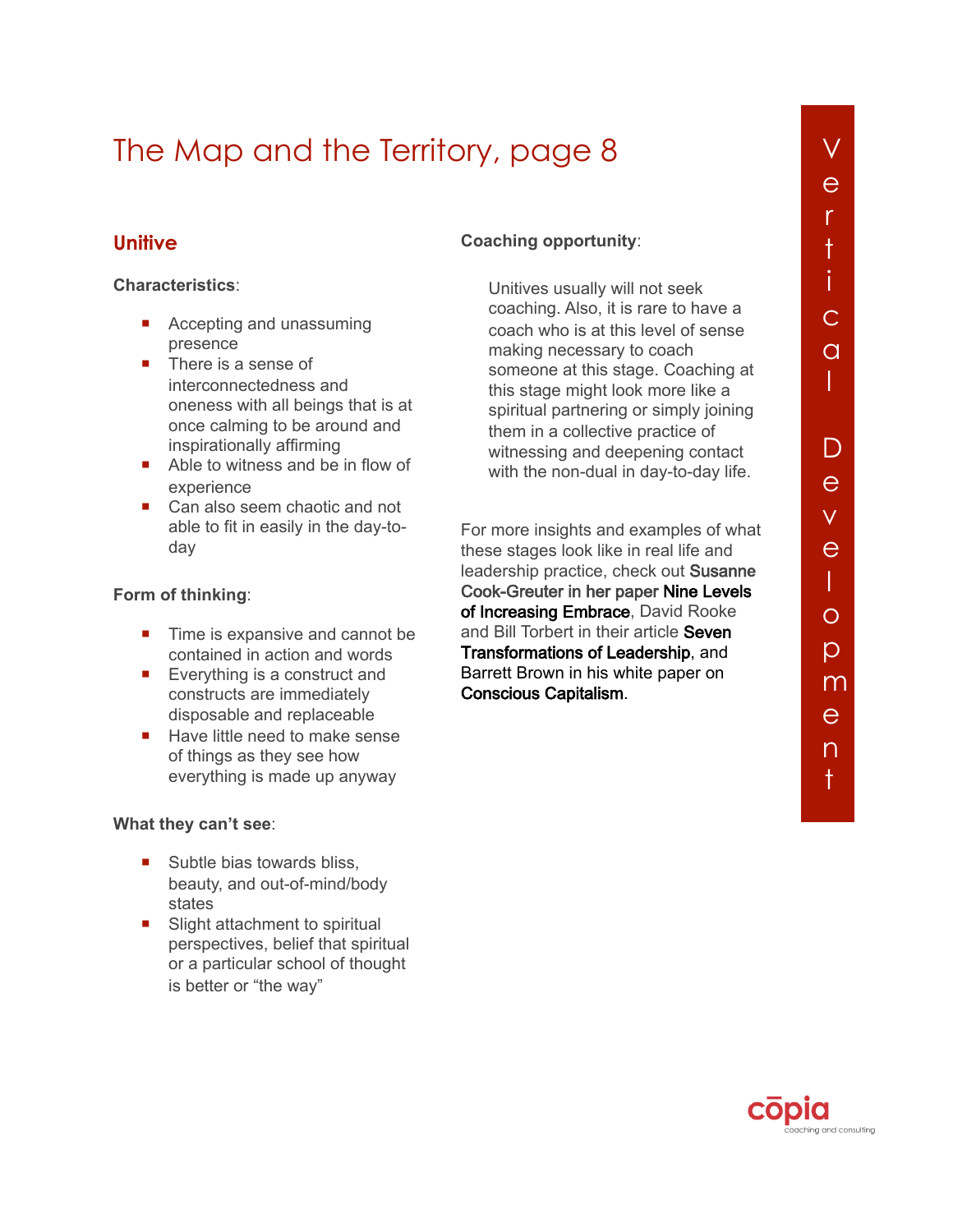And, lastly,… some words from our old friend Carl Jung:

"Learn your theories as well as you can, but put them aside when you touch the miracle of the living soul. Not theories but your creative individuality alone must decide."

This is a model and all models are constructs…. To be used responsibly.

Tune in for our next article in this series on Vertical Development to learn about how Vertical Development and the path to leadership maturity involves much more than our heads alone.



Jan Rybeck is a Partner with COPIA Coaching and Consulting. If you'd like more information about the Maturity Assessment Profile (LMF-MAP) or Vertical Development and how to integrate such coaching tools into a Leadership Development program with COPIA, contact her at irybeck@verizon.net or (571) 286-9630.